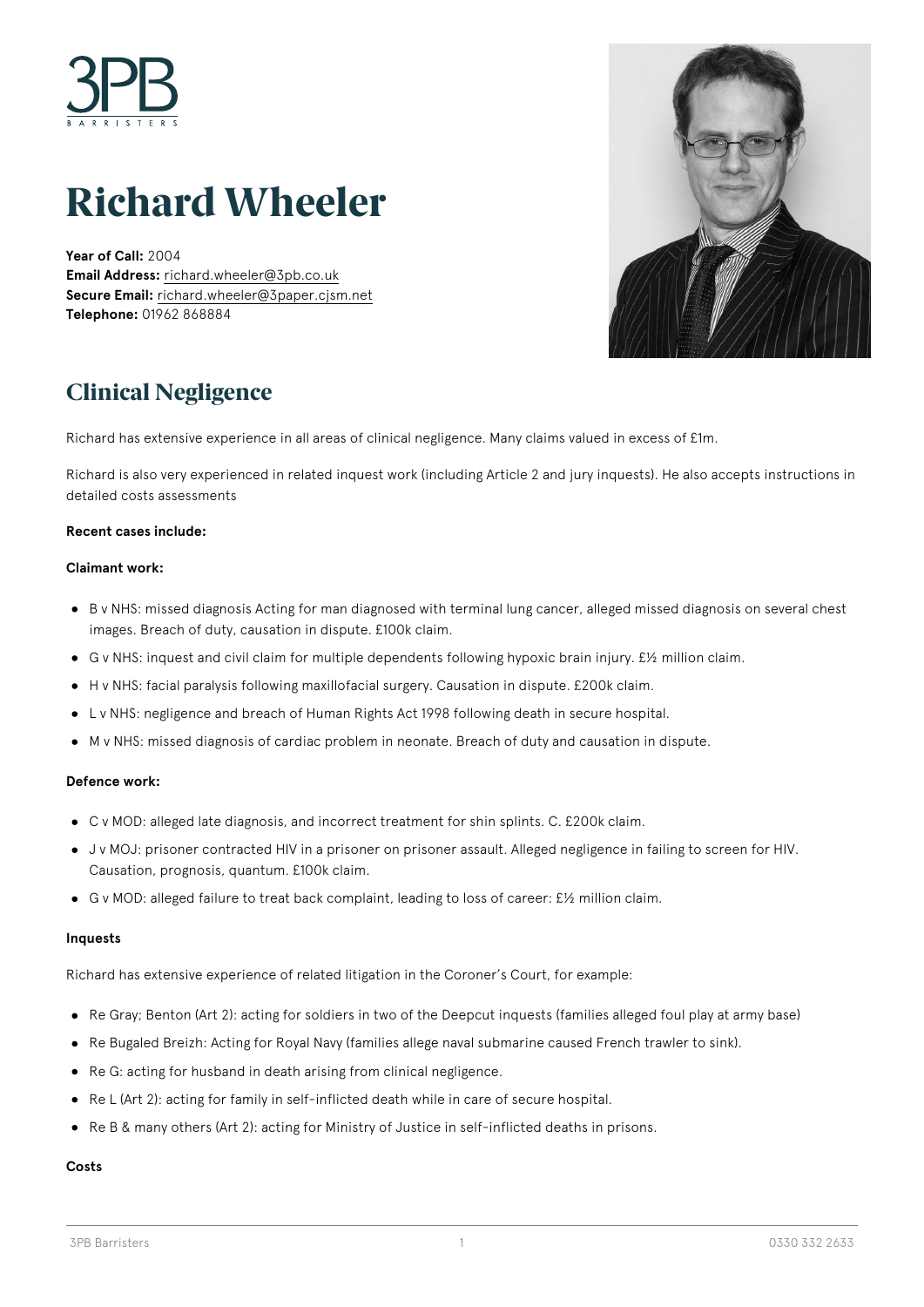Richard has also appeared in many detailed costs assessments, in the county court and in the SCCO. He acted for the Defendant in the costs management appeal Yirenkyi v MOD (QB) [2018] EWHC 3102.

### **Recommendations**

'Richard is a determined advocate who is always thorough and well-prepared. He leaves no stone unturned when investigating complicated quantum issues. You know if he is fighting a case to trial he believes in it.'

**Legal 500 2022**/Personal Injury/South Eastern Circuit

'Richard is tenacious and works hard in preparation and in action for his clients. His advice is clear, concise and tactical reflecting a keen analytical mind, and his advocacy is both engaging and persuasive. He understand the pressures affecting the client and he is able to address their concerns sympathetically.'

**Legal 500 2022**/Personal Injury/Western Circuit

What Treasury Counsel Panel referees say:

"He's great – advices are clear and concise, skeletons are accurate and tactical."

"his advocacy was both engaging and persuasive"

"I instruct Richard in complex matters … his analytical skills are always an asset and he always adds to the case."

"He has a keen analytical mind."

"great knowledge of the issues and pressures affecting the client"

"I have always found his advice to be practical, thorough and clear."

"clear, fluent and efficient in handling the complex issues in the case"

"Richard is excellent – nice relaxed style, makes him compelling in conference as well as in trial. He's very good at explaining even complex issues."

"personable and easy to talk to quite often we will just talk out any issues over the phone which is really helpful."

## **Academic qualifications**

- BA Hons, Warwick (First Class, 2000)
- CPE, Merit, 2003
- BVC, Very competent, 2004
- Inner Temple Horace Avory scholarship, 2004  $\bullet$

### **Professional qualifications & appointments**

- Recorder, South Eastern Circuit, 2019
- Deputy District Judge, South Eastern Circuit, 2015
- Treasury Counsel (London B Panel)
- Inner Temple Bar Liaison Committee member